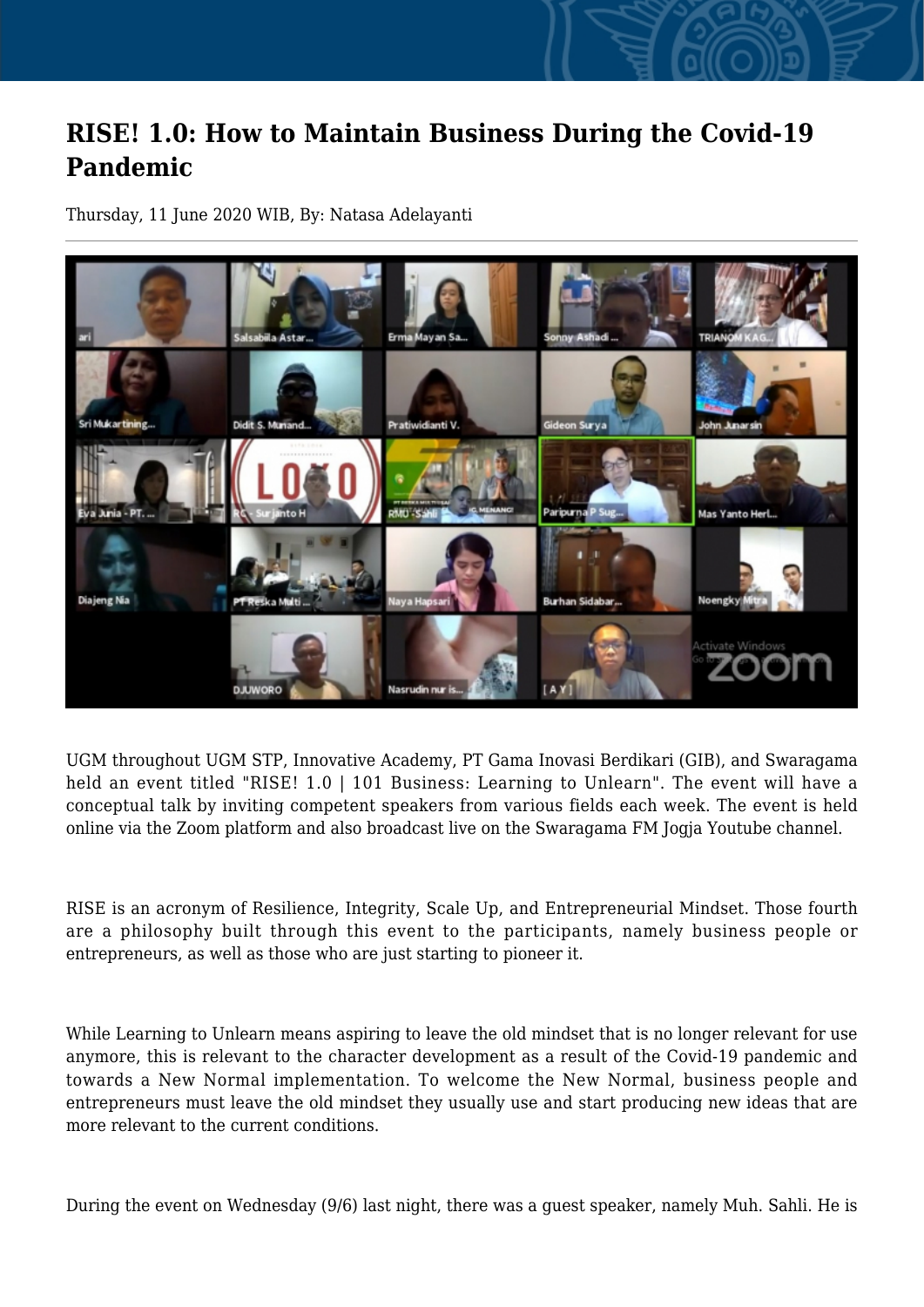the PT Reska Multi Usaha (RMU) leader, a subsidiary of PT KAI (Persero). The invitation is because he is one of the parties who considered the theme raised that night, namely "Becoming A Game Changer: Fostering Creativity and Innovation in Business."

Sahli said that his company was in charge of more than 14,000 employees throughout Indonesia. As a result of the rise, the Covid-19 pandemic, their main business as a culinary service provider on trains and stations, was forced to close. Even though some firms outside the station are still open, one of them is Loko Coffe Shop Malioboro, but its income has dropped dramatically due to the pandemic's impact.

However, this did not necessarily make Sahli and his colleagues giving up. He stated that his party would not lay off employees. Finally, after deliberating and thinking hard, the idea came to shift online. The online platform they call Lokomart Online. "We have WA Center, Chatbot Tere (Reska Friends), Lokomart Application, and lokomart.id site. Then we plan to build a Lokomart marketplace.

Sahli said, indeed, it was not easy to move the online system because many of their employees are over 45 years old, and they somehow assigned to cleaning on the train. For this reason, he said more efforts were needed to train them to be able to operate this online service.

Sahli said he has some preparations to respond to the news about the New Normal implementation by the government. He revealed that he was ready to operate his business again on trains and stations if allowed. He also said he was prepared to follow health safety protocols, such as masks, face shields, and gloves.

Concerning the continuation of Lokomart Online, Sahli said the platform would be maintained even though the pandemic was over. "The platform is also our effort to adjust to current technological developments. So, we will continue to develop Lokomart Online," he said.

Meanwhile, Prof. Dr. Paripurna, SH., M.Hum., LL.M., Vice Chancellor for UGM Human Resources and Assets, welcomed the RISE 1.0 program. "UGM does not want to be an imitator. We want to be a leader or trendsetter, and we must want to think outside of the box. For this reason, we encourage students to challenge their future. We want as much as possible to bring forth to new entrepreneurs. Thus, we can contribute more to the development of this nation," he concluded.

Author: Hakam Translator: Natasa A